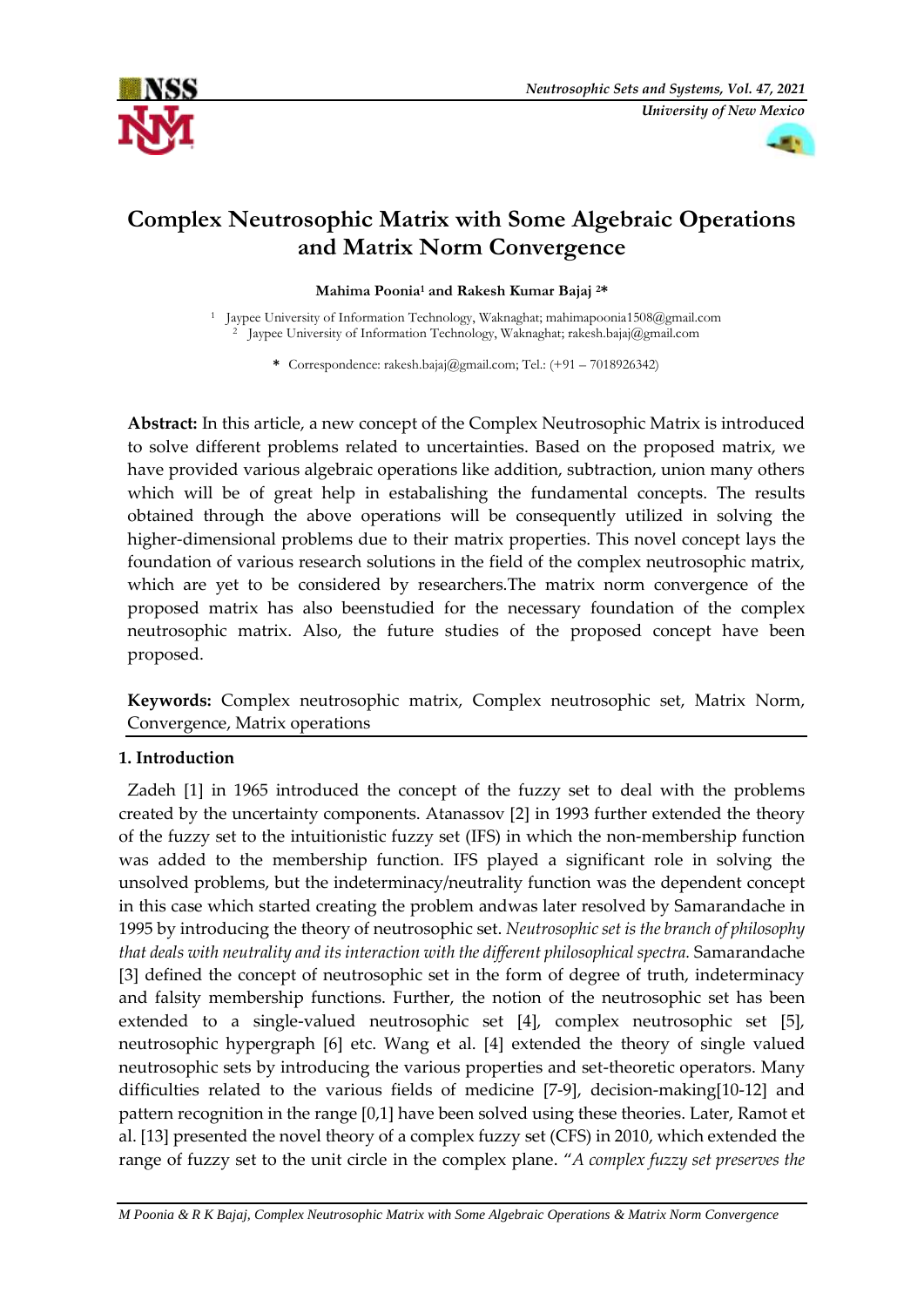*concept of uncertainty through amplitude in [0,1] with the addition of the phase term in*  $[0,2\pi]$ . *Further, the properties of union, intersection and complement with its application in the case of solar activity and signals have been defined. Alkouri and Salleh [14] introduced the concept of a complex intuitionistic fuzzy set (CIFS), which added the complex non-membership function to the complex membership function. Along with the various properties related to its complement, union, T-norm and S-norm have been described. Later, Ali and Samarandache [5] proposed the concept of a complex neutrosophic set (CNS) which added the degree of complex neutrality function to membership and non-membership functions followed by various properties like union, intersection, a product with their application*."

Further, the concept was extended in direction of matrices. Thomson [15] initiated by introducing the concept of the fuzzy matrix in 1977 and defined the convergence of fuzzy matrix. Kim and Roush [16] contributed by defining the fuzzy matrices concept as an extension of Boolean algebra. Later, the determinant of the intuitionistic fuzzy matrix was proposed by Pal [17] and interval-valued intuitionistic fuzzy matrices were introduced by Khan and Pal [18]. In 2014, Dhar et al. [19] gave the concept of neutrosophic fuzzy matrices, which was extended by Kandasamy et al. [20] who proposed the concept of neutrosophic interval matrices with its application.

Various researchers have extended their study in the direction of extension of fuzzy theories, which later turned to complex fuzzy matrices by Zhao and Ma [21] in 2016. They

defined the complex fuzzy matrices in the form of  $C = (A_{ij}(x) + iB_{ij}(x))$  and also explained the norm convergence. Khan et al. [22] extended the concept of complex fuzzy matrices to complex fuzzy soft matrices in 2020 and also proposed some theorems, which have been explained with the help of its application in DMP (Decision-Making Problems).

Various extensions have been done in the theory of the neutrosophic sets and information in literature. This has been explained with the help of the following figure:



Fig 1: Literature Survey of Neutrosophic Theory.

*M Poonia & R K Bajaj, Complex Neutrosophic Matrix with Some Algebraic Operations & Matrix Norm Convergence*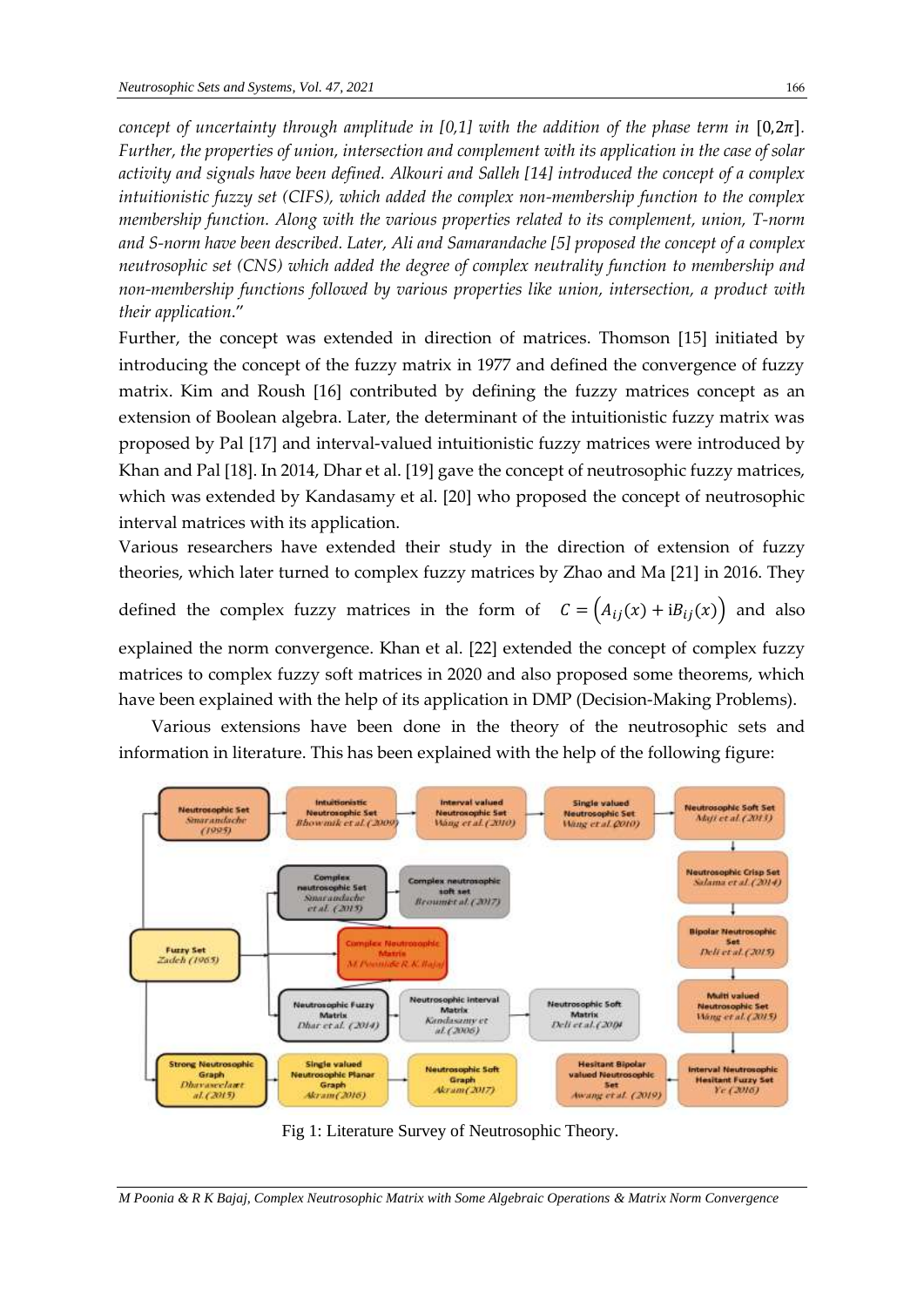Now, after considering the importance of matrix form in solving a large number as well as higher dimension problems in a single interval of time motivated us to extend these advantages of the matrix form from the real plane to the complex pane of unit range. Thus, we extended the theory of neutrosophic matrices to the complex plane and introduced the novel concept of a complex neutrosophic matrix. In this article, we have defined the concept of complex neutrosophic matrices and explained it with the help of algebraic operations. In continuation, the concepts like union, intersection have been also explained for a better understanding of the concept. Also, the concept of matrix norm and power convergence have been provided along with various results.

The manuscript has been organized as follows. Section 2 provides the basic and fundamental preliminaries related to the proposed concept. The formal notion of the complex neutrosophic matrix has been detailed and studied in Section 3. Different algebraic operations and properties related to the proposed matrix along with norm convergence have been included in Sections 4 and 5. Finally, the conclusion and scope for future work have been presented in Section 6.

### **2. Preliminaries**

In this section, we briefly discuss the basic preliminaries and definitions related to the complex neutrosophic matrix present in the literature.

**Definition 2.1.** *(Neutrosophic set)* [4] "Let *U* be a space of points and  $x \in U$ . A neutrosophic set *S* in *U* is characterized by a truth membership function  $\Gamma_{S}(x)$ , an indeterminacy membership function  $I_S(x)$  and falsity membership function  $\Pi_S(x)$ .  $\Gamma_S(x)$ ,  $I_S(x)$  and  $\Pi_S(x)$ are a real-valued subset of  $]0^-, 1^+[$ . The neutrosophic set can be represented as

 $S = \{(x, \Gamma_S(x) = a_\Gamma, I_S(x) = a_I, \Pi_S(x) = a_\Pi): x \in U\}$ where  $-0 \leq \Gamma_S(x) + \Gamma_S(x) + \Pi_S(x) \leq 3^{\dagger}$ ."

**Definition 2.2.** *(Complex fuzzy set)* [13] "A complex fuzzy set *S*, defined on a universe of discourse U, is characterized by a membership function  $\mu_S(x)$  that assigns any element  $x \in U$  a complex-valued grade of membership in S. By definition, the values  $\mu_S(x)$  may receive all values lie within in the unit circle in the complex plane, and are thus of form  $R_S(x)e^{i\gamma_S(x)}$ , where  $i=\sqrt{-1}, R_S(x)$  and  $\gamma_S(x)$  are both real-valued, and  $R_S(x)\epsilon[0,1]$ . The complex fuzzy set  $S$  may be represented as the set of the ordered pairs

$$
S = \{(x, \mu_S(x)) : x \in U\}.
$$

**Definition 2.3.** *(Complex Neutrosophic set)* [5] "A complex neutrosophic set *S* defined on the universe of discourse U, which is characterized by a truth membership function  $\Gamma_{\!S}(x)$ , an indeterminacy membership function  $I_S(x)$  and falsity membership function  $\Pi_S(x)$  that assigns a complex-valued grade of  $\Gamma_{S}(x)$ ,  $I_{S}(x)$  and  $\Pi_{S}(x)$  in *S* for any *xeU*. The values  $\Gamma_{S}(x)$ ,  $I_{S}(x)$ ,  $\Pi_{S}(x)$  and their sum may all lie within the unit circle in the complex plane and so is of the following form,

*M Poonia & R K Bajaj, Complex Neutrosophic Matrix with Some Algebraic Operations & Matrix Norm Convergence*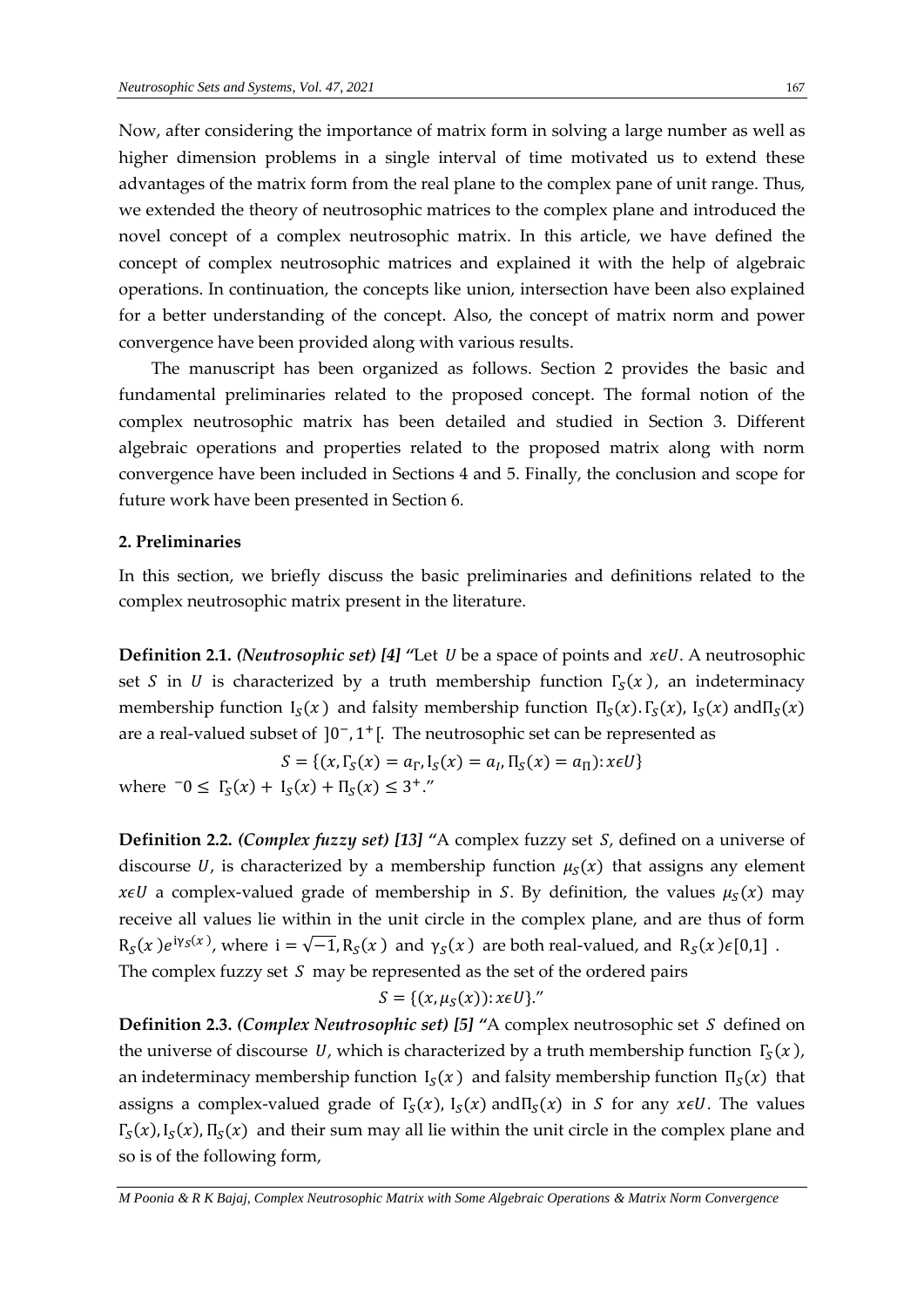$\Gamma_S(x) = P_S(x) e^{i\alpha_S(x)}$ ,  $I_S(x) = Q_S(x) e^{i\beta_S(x)}$  and  $\Pi_S(x) = R_S(x) e^{i\gamma_S(x)}$ where  $P_S(x)$ ,  $Q_S(x)$ ,  $R_S(x)$  and  $\alpha_S(x)$ ,  $\beta_S(x)$ ,  $\gamma_S(x)$  are respectively, real-valued and  $P_S(x)$ ,  $Q_S(x)$ ,  $R_S(x)\in[0,1]$  such that  $\bar{0} \leq P_S + Q_S + R_S \leq 3^+$ .

$$
S = \{ (x, \Gamma_S(x) = a_{\Gamma}, \Gamma_S(x) = a_I, \Pi_S(x) = a_{\Pi}) : x \in U \},\
$$

where  $|a_{\Gamma}| \leq 1, |a_{\Gamma}| \leq 1, |a_{\Pi}| \leq 1$  & $|a_{\Gamma} + a_{\Gamma} + a_{\Pi}| \leq 3$ ."

**Example 1:** Let  $U = \{u_1, u_2, u_3\}$  be the universe of discourse. Then, consider a complex neutrosophic set  $S$  in  $U$  which is denoted by:

$$
S = \frac{\left(\frac{3}{5}e^{i0.8}, \frac{2}{5}e^{i\frac{\pi}{4}}, \frac{1}{2}e^{i\frac{3\pi}{4}}\right)}{u_1} + \frac{\left(\frac{3}{10}e^{i0.1}, \frac{2}{5}e^{i\frac{3\pi}{4}}, \frac{1}{10}e^{i\frac{\pi}{4}}\right)}{u_2} + \frac{\left(\frac{1}{5}e^{i0.7}, \frac{1}{10}e^{i\frac{5\pi}{4}}, \frac{2}{5}e^{i\frac{\pi}{4}}\right)}{u_3}
$$

**Definition 2.4.** *(Complex fuzzy matrix)* [21] "Suppose  $S = (\Gamma_{ij}(x) + i \Pi_{ij}(x))_{m \times n}$  is the

matrix, all of the  $\Gamma_{ii}(x) + i\Pi_{ii}(x)$  is a complex fuzzy number for  $i, j(1 \le i \le n, 1 \le j \le n)$ , then called  $S$  is a complex fuzzy matrix."

#### **3. Notion of Complex Neutrosophic Matrix**

In this segment of the current article, we proposed a new kind of a complex neutrosophic matrix. The formal definition and an example of the complex neutrosophic matrix have been provided along with the operation of union and intersection for a better understanding of the concept.

**Definition 3.1**. "A complex neutrosophic fuzzy matrix $S_{m \times n}$  defined on a universe of discourse *U*, which can be characterized by a truth membership function  $\Gamma_s(x_{ij})$ , an indeterminacy membership function  $I_s(x_{ij})$  and a falsity membership function  $\Pi_s(x_{ij})$ that assign complex value functions of the form,

$$
\Gamma_S(x_{ij}) = P_S(x_{ij})e^{i\alpha_S(x_{ij})},
$$
  

$$
I_S(x_{ij}) = Q_S(x_{ij})e^{i\beta_S(x_{ij})}
$$

and

$$
\Pi_{S}(x_{ij}) = \mathrm{R}_{S}(x_{ij})e^{\mathrm{i}\gamma_{S}(x_{ij})}
$$

in  $S_{m \times n}$  for any  $x_{ij} \in U$ , where  $P_S, Q_S, R_S \in [0,1]$  s.t.  $-0 \le P_S + Q_S + R_S \le 3^+$ . The values and the sum of  $\Gamma_S$ ,  $I_S$  and  $\Pi_S$  may always lie within the unit circle in the complex plane." Then, the complex neutrosophic fuzzy matrix  $S_{m \times n}$  is represented as

$$
S_{m \times n} = \left\{ \left[ \Gamma_S(x_{ij}), \Gamma_S(x_{ij}), \Pi_S(x_{ij}) \right]_{m \times n} | x_{ij} \in U \right\}
$$

where  $|\Gamma_{\sf S}| \leq 1, |\text{I}_{\sf S}| \leq 1, |\Pi_{\sf S}| \leq 1$  & $|\Gamma_{\sf S} + \text{I}_{\sf S} + \Pi_{\sf S}| \leq 3$ .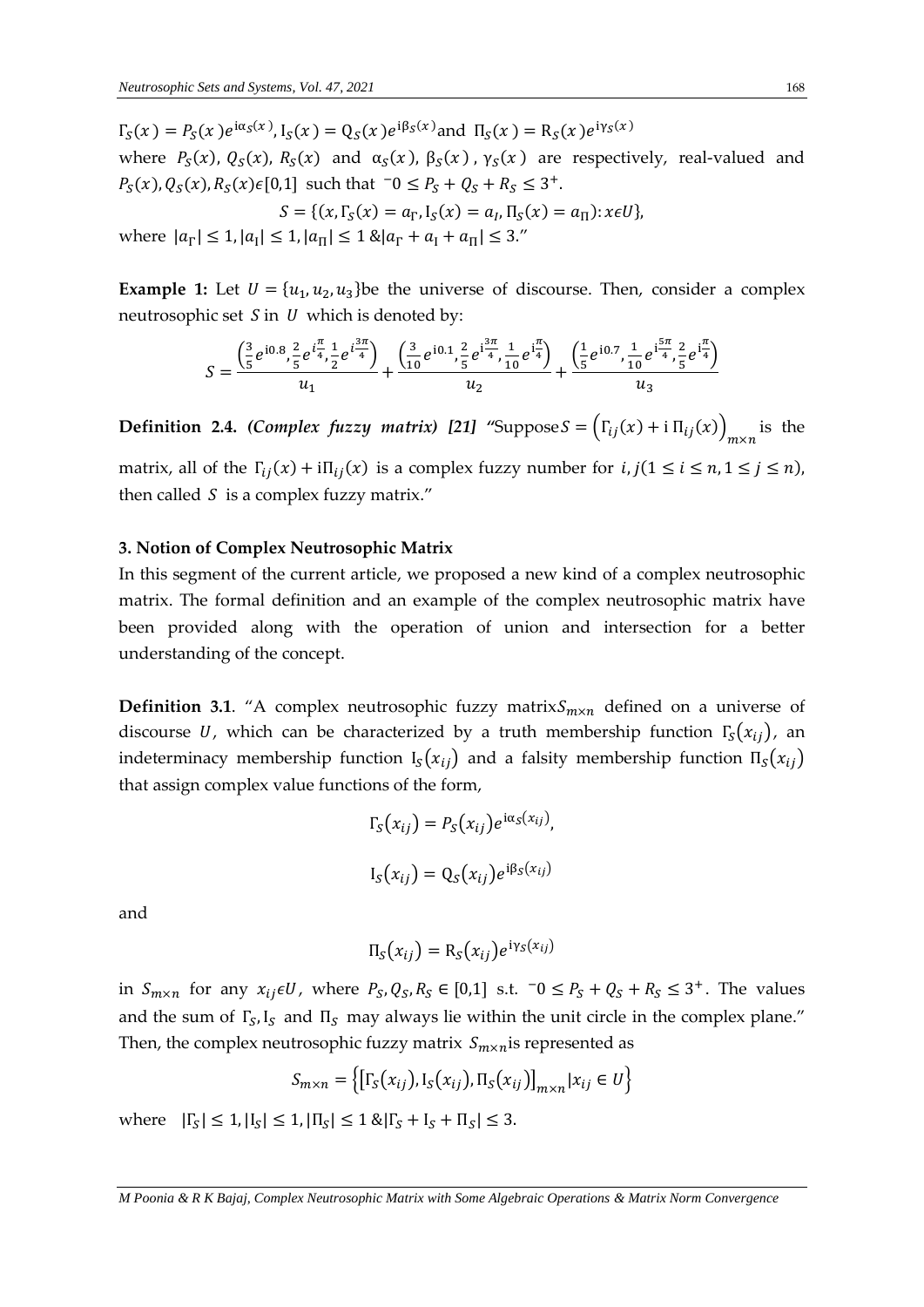**Example 2.** We could represent example 1 in matrix form or order  $3 \times 1$  i.e.

$$
S_{3\times1} = \left[ \begin{array}{c} \left( \frac{3}{5} e^{i0.8}, \frac{2}{5} e^{i\frac{\pi}{4}}, \frac{1}{2} e^{i\frac{3\pi}{4}} \right) \\ \left( \frac{3}{10} e^{i0.1}, \frac{2}{5} e^{i\frac{3\pi}{4}}, \frac{1}{10} e^{i\frac{\pi}{4}} \right) \\ \left( \frac{1}{5} e^{i0.7}, \frac{1}{10} e^{i\frac{5\pi}{4}}, \frac{2}{5} e^{i\frac{\pi}{4}} \right) \end{array} \right]
$$

#### **Definition 3.2.** *(Complement)*

The complement of the complex neutrosophic matrix can be written in the form of

$$
(S_{m \times n})^c = \left( \left[ \Gamma_S(x_{ij}), \Gamma_S(x_{ij}), \Pi_S(x_{ij}) \right]_{m \times n} \right)^c = \left[ \Gamma_S^c(x_{ij}), \Gamma_S^c(x_{ij}), \Pi_S^c(x_{ij}) \right]_{m \times n}
$$

$$
= \left[ \left( P_S(x_{ij}) e^{i\alpha_S(x_{ij})} \right)^c, \left( Q_S(x_{ij}) e^{i\beta_S(x_{ij})} \right)^c, \left( R_S(x_{ij}) e^{i\gamma_S(x_{ij})} \right)^c \right]_{m \times n}
$$
where 
$$
\left( P_S(x_{ij}) \right)^c = R_S(x_{ij})
$$
 and 
$$
\left( e^{i\alpha_S(x_{ij})} \right)^c = e^{i(2\pi - \alpha_S(x_{ij}))}.
$$
Similarly, 
$$
\left( R_S(x_{ij}) \right)^c = P_S(x_{ij})
$$
 and 
$$
\left( e^{i\gamma_S(x_{ij})} \right)^c = e^{i(2\pi - \gamma_S(x_{ij}))}
$$
 and  
Finally, 
$$
\left( Q_S(x_{ij}) \right)^c = 1 - Q_S(x_{ij})
$$
 and 
$$
\left( e^{i\beta_S(x_{ij})} \right)^c = e^{i(2\pi - \beta_S(x_{ij}))}.
$$

**Example3.** Suppose  $S_{3\times 1}$ be a complex neutrosophic matrix. Then, the complement of  $(S_{3\times 1})^c$  will be given by

$$
S_{3\times 1} = \begin{bmatrix} \left(\frac{3}{5}e^{i0.8}, \frac{2}{5}e^{i\frac{\pi}{4}}, \frac{1}{2}e^{i\frac{3\pi}{4}}\right) \\ \left(\frac{3}{10}e^{i0.1}, \frac{2}{5}e^{i\frac{3\pi}{4}}, \frac{1}{10}e^{i\frac{\pi}{4}}\right) \\ \left(\frac{1}{5}e^{i0.7}, \frac{1}{10}e^{i\frac{5\pi}{4}}, \frac{2}{5}e^{i\frac{\pi}{4}}\right) \end{bmatrix}, \quad (S_{3\times 1})^c = \begin{bmatrix} \left(\frac{2}{5}e^{i\left(2\pi - \frac{\pi}{225}\right)}, \frac{3}{5}e^{i\frac{7\pi}{4}}, \frac{1}{2}e^{i\frac{5\pi}{4}}\right) \\ \left(\frac{7}{10}e^{i\left(2\pi - \frac{\pi}{1800}\right)}, \frac{3}{5}e^{i\frac{5\pi}{4}}, \frac{9}{10}e^{i\frac{7\pi}{4}}\right) \\ \left(\frac{4}{5}e^{i\left(2\pi - \frac{7\pi}{1800}\right)}, \frac{9}{10}e^{i\frac{3\pi}{4}}, \frac{3}{5}e^{i\frac{7\pi}{4}}\right) \end{bmatrix}
$$

**Definition 3.3.** *(Union of the complex neutrosophic matrix)* Consider two complex neutrosophic matrices  $S_{m \times n}^1 = \left[ \Gamma_s^1(x_{ij}), I_s^1(x_{ij}), \Pi_s^1(x_{ij}) \right]_{m \times n}$  and

 $S_{m\times n}^2 = \left[ \Gamma_S^2(x_{ij}), \Gamma_S^2(x_{ij}), \Pi_S^2(x_{ij}) \right]_{m\times n}$  respectively. Then the union of these two matrices will be given by

 $S_{m \times n}^{1} \cup S_{m \times n}^{2} = \left\{ \max \left\{ \Gamma_{S}^{1} \left( x_{ij} \right), \Gamma_{S}^{2} \left( x_{ij} \right) \right\}, \min \left\{ l_{S}^{1} \left( x_{ij} \right), l_{S}^{2} \left( x_{ij} \right) \right\}, \min \left\{ \Pi_{S}^{1} \left( x_{ij} \right), \Pi_{S}^{2} \left( x_{ij} \right) \right\} \right\}_{m \times n}$ 

where

$$
\max\{\Gamma_S^1(x_{ij}),\Gamma_S^2(x_{ij})\}=\max\{P_S^1(x_{ij}),P_S^2(x_{ij})\}e^{i\max\{\alpha_S^1(x_{ij}),\alpha_S^2(x_{ij})\}},
$$

 $\min\{I_S^1(x_{ij}), I_S^2(x_{ij})\} = \min\{Q_S^1(x_{ij}), Q_S^2(x_{ij})\}e^{i\min\{\beta_S^1(x_{ij}), \beta_S^2(x_{ij})\}}$  and

*M Poonia & R K Bajaj, Complex Neutrosophic Matrix with Some Algebraic Operations & Matrix Norm Convergence*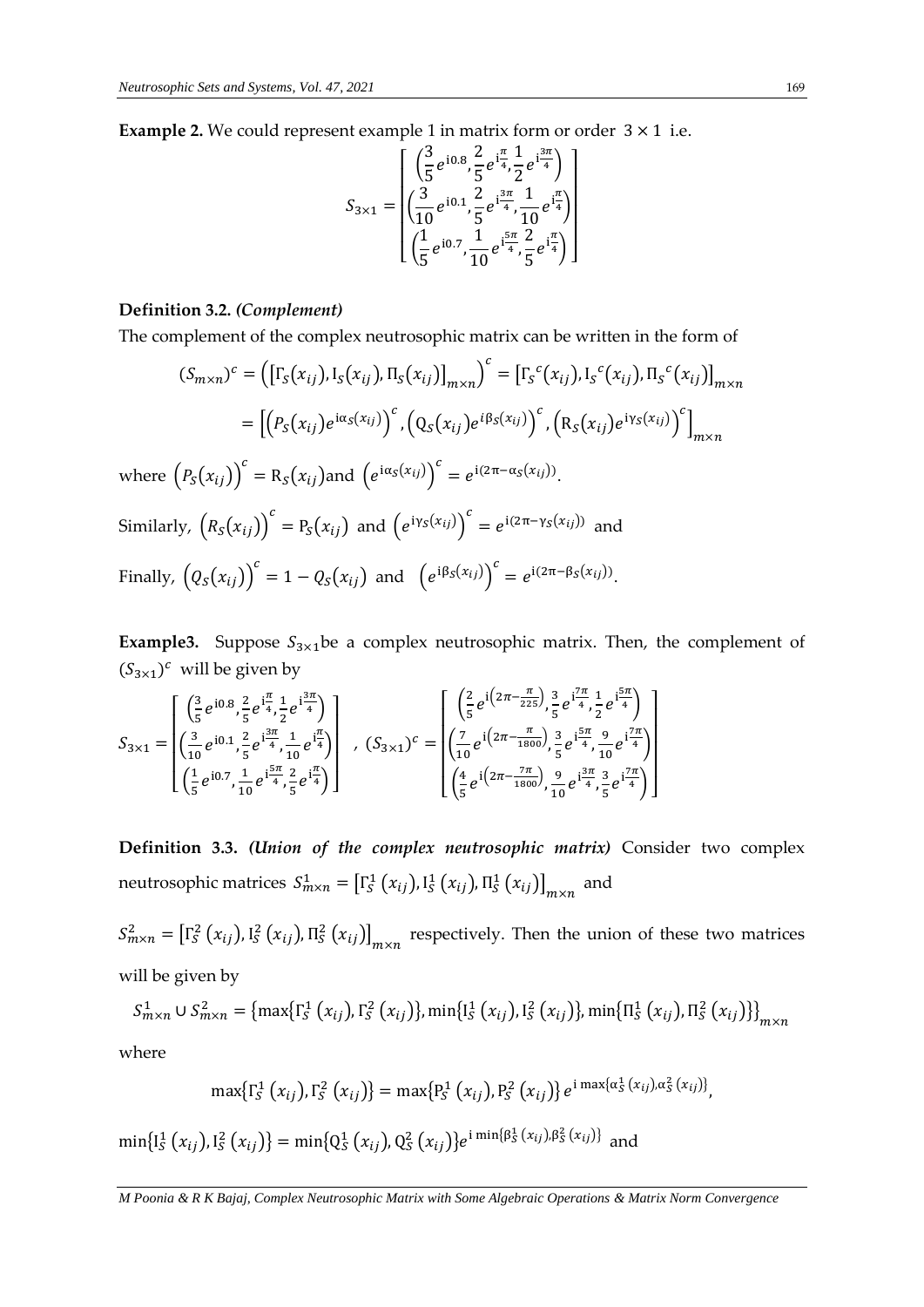$$
\min\{\Pi_{S}^{1}(x_{ij}),\Pi_{S}^{2}(x_{ij})\}=\min\{R_{S}^{1}(x_{ij}),R_{S}^{2}(x_{ij})\}e^{i\min\{\gamma_{S}^{1}(x_{ij}),\gamma_{S}^{2}(x_{ij})\}}
$$

**Example 4.** Consider two complex neutrosophic matrices

$$
S_{3\times 1}^{1} = \begin{bmatrix} \left(\frac{3}{5}e^{i0.8}, \frac{2}{5}e^{i\frac{\pi}{4}}, \frac{1}{2}e^{i\frac{3\pi}{4}}\right) \\ \left(\frac{1}{10}e^{i0.7}, \frac{1}{5}e^{i\frac{\pi}{4}}, \frac{9}{10}e^{i\frac{5\pi}{4}}\right) \\ \left(\frac{1}{5}e^{i0.7}, \frac{1}{10}e^{i\frac{5\pi}{4}}, \frac{2}{5}e^{i\frac{\pi}{4}}\right) \end{bmatrix}, \qquad S_{3\times 1}^{2} = \begin{bmatrix} \left(\frac{1}{10}e^{i0.2}, \frac{3}{10}e^{i\frac{3\pi}{4}}, \frac{7}{10}e^{i\frac{\pi}{4}}\right) \\ \left(\frac{1}{5}e^{i0.5}, \frac{1}{2}e^{i\frac{\pi}{4}}, \frac{3}{10}e^{i\frac{\pi}{4}}\right) \\ \left(\frac{3}{5}e^{i0.7}, \frac{1}{5}e^{i\frac{\pi}{4}}, \frac{2}{2}e^{i\frac{\pi}{4}}\right) \end{bmatrix} \\ S_{3\times 1}^{1} \cup S_{3\times 1}^{2} = \begin{bmatrix} \left(\frac{3}{5}e^{i0.8}, \frac{2}{5}e^{i\frac{3\pi}{4}}, \frac{7}{10}e^{i\frac{3\pi}{4}}\right) \\ \left(\frac{1}{10}e^{i0.5}, \frac{1}{5}e^{i\frac{\pi}{4}}, \frac{3}{10}e^{i\frac{\pi}{4}}\right) \\ \left(\frac{1}{5}e^{i0.7}, \frac{1}{10}e^{i\frac{\pi}{4}}, \frac{2}{5}e^{i\frac{\pi}{4}}\right) \end{bmatrix} \\ \begin{bmatrix} \frac{1}{5}e^{i0.7}, \frac{1}{10}e^{i\frac{\pi}{4}}, \frac{2}{5}e^{i\frac{\pi}{4}} \end{bmatrix}
$$

**Definition 3.4.** *(Intersection of the complex neutrosophic matrix)* Consider two complex neutrosophic matrices  $\prod_{m \times n}^1 = \left[ \Gamma_S^1 \left( x_{ij} \right), \Gamma_S^1 \left( x_{ij} \right), \Pi_S^1 \left( x_{ij} \right) \right]_{m \times n}$ and  $S_{m \times n}^2 =$  $\left[\Gamma_s^2(x_{ij}), \Gamma_s^2(x_{ij}), \Pi_s^2(x_{ij})\right]_{m \times n}$  respectively. Then, the intersection of these two matrices

will be given by

 $S_{m \times n}^1 \cap S_{m \times n}^2 = \{\min\{\Gamma_S^1(\chi_{ij}),\Gamma_S^2(\chi_{ij})\},\max\{I_S^1(\chi_{ij}),I_S^2(\chi_{ij})\},\max\{\Pi_S^1(\chi_{ij}),\Pi_S^2(\chi_{ij})\}\}_{m \times n}$ where,

 $\min\{\Gamma_{\!S}^1\left(x_{ij}\right),\Gamma_{\!S}^2\left(x_{ij}\right)\}=\min\{\text{P}_{\!S}^1\left(x_{ij}\right),\text{P}_{\!S}^2\left(x_{ij}\right)\}e^{\text{i}\min\{\alpha_{\!S}^1\left(x_{ij}\right),\alpha_{\!S}^2\left(x_{ij}\right)\}},$ 

 $\max\{I_S^1(x_{ij}), I_S^2(x_{ij})\} = \max\{Q_S^1(x_{ij}), Q_S^2(x_{ij})\}e^{i \max\{\beta_S^1(x_{ij}), \beta_S^2(x_{ij})\}}$  and

 $\max\{\Pi_S^1(x_{ij}),\Pi_S^2(x_{ij})\} = \max\{R_S^1(x_{ij}),R_S^2(x_{ij})\}e^{\mathrm{i}\max\{\gamma_S^1(x_{ij}),\gamma_S^2(x_{ij})\}}$ 

**Example 5.** Consider two complex neutrosophic matrices

$$
S_{3\times 1}^{1} = \begin{bmatrix} \left(\frac{3}{5}e^{i0.8}, \frac{2}{5}e^{i\frac{\pi}{4}}, \frac{1}{2}e^{i\frac{3\pi}{4}}\right) \\ \left(\frac{1}{10}e^{i0.7}, \frac{1}{5}e^{i\frac{\pi}{4}}, \frac{9}{10}e^{i\frac{5\pi}{4}}\right) \\ \left(\frac{1}{5}e^{i0.7}, \frac{1}{10}e^{i\frac{5\pi}{4}}, \frac{2}{5}e^{i\frac{\pi}{4}}\right) \end{bmatrix}, \qquad S_{3\times 1}^{2} = \begin{bmatrix} \left(\frac{1}{10}e^{i0.2}, \frac{3}{10}e^{i\frac{3\pi}{4}}, \frac{7}{10}e^{i\frac{\pi}{4}}\right) \\ \left(\frac{1}{5}e^{i0.5}, \frac{1}{2}e^{i\frac{\pi}{4}}, \frac{3}{10}e^{i\frac{\pi}{4}}\right) \\ \left(\frac{3}{5}e^{i0.7}, \frac{1}{5}e^{i\frac{\pi}{4}}, \frac{2}{2}e^{i\frac{\pi}{4}}\right) \end{bmatrix} \\ S_{3\times 1}^{1} \cap S_{3\times 1}^{2} = \begin{bmatrix} \left(\frac{1}{10}e^{i0.2}, \frac{3}{10}e^{i\frac{\pi}{4}}, \frac{1}{2}e^{i\frac{\pi}{4}}\right) \\ \left(\frac{1}{5}e^{i0.7}, \frac{1}{10}e^{i\frac{\pi}{4}}, \frac{9}{10}e^{i\frac{5\pi}{4}}\right) \\ \left(\frac{3}{5}e^{i0.7}, \frac{1}{5}e^{i\frac{\pi}{4}}, \frac{1}{2}e^{i\frac{\pi}{4}}\right) \end{bmatrix}
$$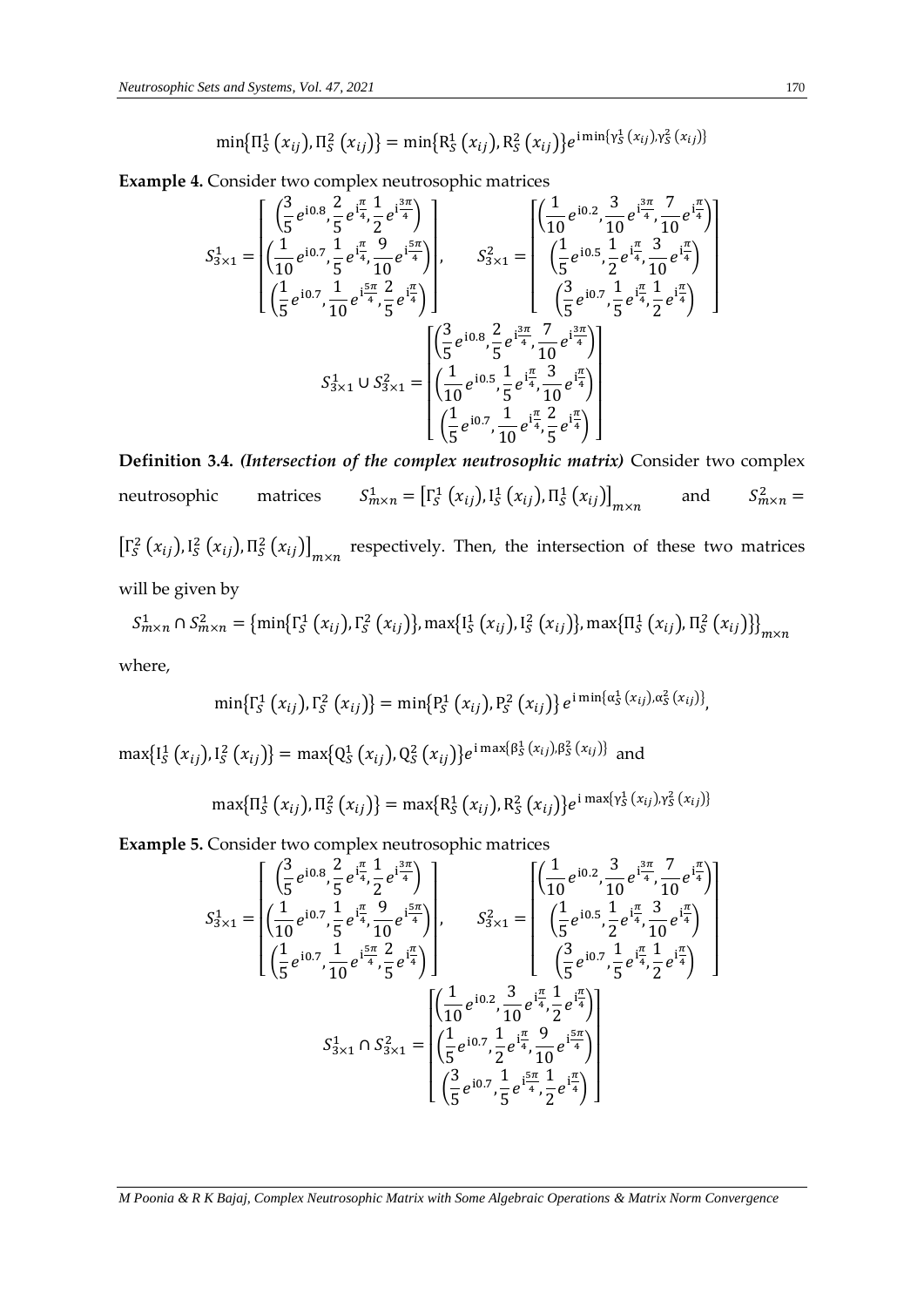#### **4. Algebraic Operations On Complex Neutrosophic Matrices**

In this segment of the current article, we have discussed the theoretical operations on the complex neutrosophic matrices. This section begins with the basic definition related to the concept and is followed by the theorem, multiplication and additive identity.

**Definition 4.1.** A be a  $m \times n$ neutrosophic matrix. If all of its entries are  $(0,0,1e^{i0})$ , then Ais called zero complex neutrosophic matrices and denoted by 0.

If all of its entries are  $\langle 1e^{i0}, 1e^{i0}, 0 \rangle$ , then A is called universal complex neutrosophic matrix and denoted by *J*.

**Theorem 1.** The matrix  $S_{m \times n}$  are a complex neutrosophic fuzzy algebra under the component-wise addition and multiplication operations (+,⊙) represented as:

For 
$$
S_1 = [\Gamma_{S_1}(x_{ij}), \Gamma_{S_1}(x_{ij}), \Pi_{S_1}(x_{ij})]_{m \times n}
$$
 and  $S_2 = [\Gamma_{S_2}(x_{ij}), \Gamma_{S_2}(x_{ij}), \Pi_{S_2}(x_{ij})]_{m \times n}$  in  $S_{m \times n}$ 

 $S_1 + S_2 = (sup{S_1, S_2})$ =  $(\sup\{\Gamma_{S_1}(x_{ij}), \Gamma_{S_2}(x_{ij})\}, \sup\{\text{I}_{S_1}(x_{ij}), \text{I}_{S_2}(x_{ij})\}, \inf\{\Pi_{S_1}(x_{ij}), \Pi_{S_2}(x_{ij})\})$  $S_1 \bigcirc S_2 = (\inf\{S_1, S_2\}) = (\inf\{\Gamma_{S_1}(x_{ij}), \Gamma_{S_2}(x_{ij})\}, \inf\{\text{I}_{S_1}(x_{ij}), \text{I}_{S_2}(x_{ij})\}, \sup\{\Pi_{S_1}(x_{ij}), \Pi_{S_2}(x_{ij})\})$ where  $S_1 = [\Gamma_{S_1}(x_{ij}), \Gamma_{S_1}(x_{ij}), \Pi_{S_1}(x_{ij})]_{m \times n}$  or

$$
S_1 = [P_{S_1}(x_{ij})e^{i\alpha_{S_1}(x_{ij})}, Q_{S_1}(x_{ij})e^{i\beta_{S_1}(x_{ij})}, R_{S_1}(x_{ij})e^{i\gamma_{S_1}(x_{ij})}]_{m \times n}
$$
 and  

$$
S_2 = [P_{S_2}(x_{ij})e^{i\alpha_{S_2}(x_{ij})}, Q_{S_2}(x_{ij})e^{i\beta_{S_2}(x_{ij})}, R_{S_2}(x_{ij})e^{i\gamma_{S_2}(x_{ij})}]_{m \times n}
$$

**Proof.** Every matrix in complex neutrosophic algebra should also satisfy the properties of fuzzy algebra. Therefore,  $S_1 + 0 = S_1$  and  $S_1 \odot J = S_1 \forall S_1 \in S_{m \times n}$ , hence in this case the addition and multiplication identities are denoted by the zero matrix  $O$  and the universal matrix *J* respectively. Thus, the identity element relative to the operations  $(+, \odot)$  exist. Further,  $S_1 + J = J$  and  $S_1 \odot O = O$ . This proves that Universal bound holds.

Similarly, we can prove for Idempotence, Commutativity, Associative and Absorption properties.

Now, in the case of Distributivity property, we have to prove

$$
S_{1} \bigodot (S_{2} + S_{3}) = (S_{1} \bigodot S_{2}) + (S_{1} \bigodot S_{3})
$$
  
\nwhere 
$$
S_{1} = \left[ P_{S_{1}}(x_{ij})e^{i\alpha_{S_{1}}(x_{ij})}, Q_{S_{1}}(x_{ij})e^{i\beta_{S_{1}}(x_{ij})}, R_{S_{1}}(x_{ij})e^{i\gamma_{S_{1}}(x_{ij})} \right]_{m \times n},
$$
  
\n
$$
S_{2} = \left[ P_{S_{2}}(x_{ij})e^{i\alpha_{S_{2}}(x_{ij})}, Q_{S_{2}}(x_{ij})e^{i\beta_{S_{2}}(x_{ij})}, R_{S_{2}}(x_{ij})e^{i\gamma_{S_{2}}(x_{ij})} \right]_{m \times n}
$$
 and  
\n
$$
S_{3} = \left[ P_{S_{3}}(x_{ij})e^{i\alpha_{S_{3}}(x_{ij})}, Q_{S_{3}}(x_{ij})e^{i\beta_{S_{3}}(x_{ij})}, R_{S_{3}}(x_{ij})e^{i\gamma_{S_{3}}(x_{ij})} \right]_{m \times n}.
$$
  
\nNext, if 
$$
S_{1} \leq S_{2}(or)S_{3}
$$
 i.e. 
$$
\Gamma_{S_{1}}(x_{ij}) \leq \Gamma_{S_{2}}(x_{ij}) or \Gamma_{S_{3}}(x_{ij}), \Gamma_{S_{1}}(x_{ij}) \geq \Gamma_{S_{2}}(x_{ij}) or \Gamma_{S_{3}}(x_{ij})
$$
,  $\Gamma_{S_{1}}(x_{ij}) \leq \Gamma_{S_{2}}(x_{ij}) or \Gamma_{S_{3}}(x_{ij})$ ,  $\Gamma_{S_{1}}(x_{ij}) \leq \Gamma_{S_{2}}(x_{ij})$  then in both cases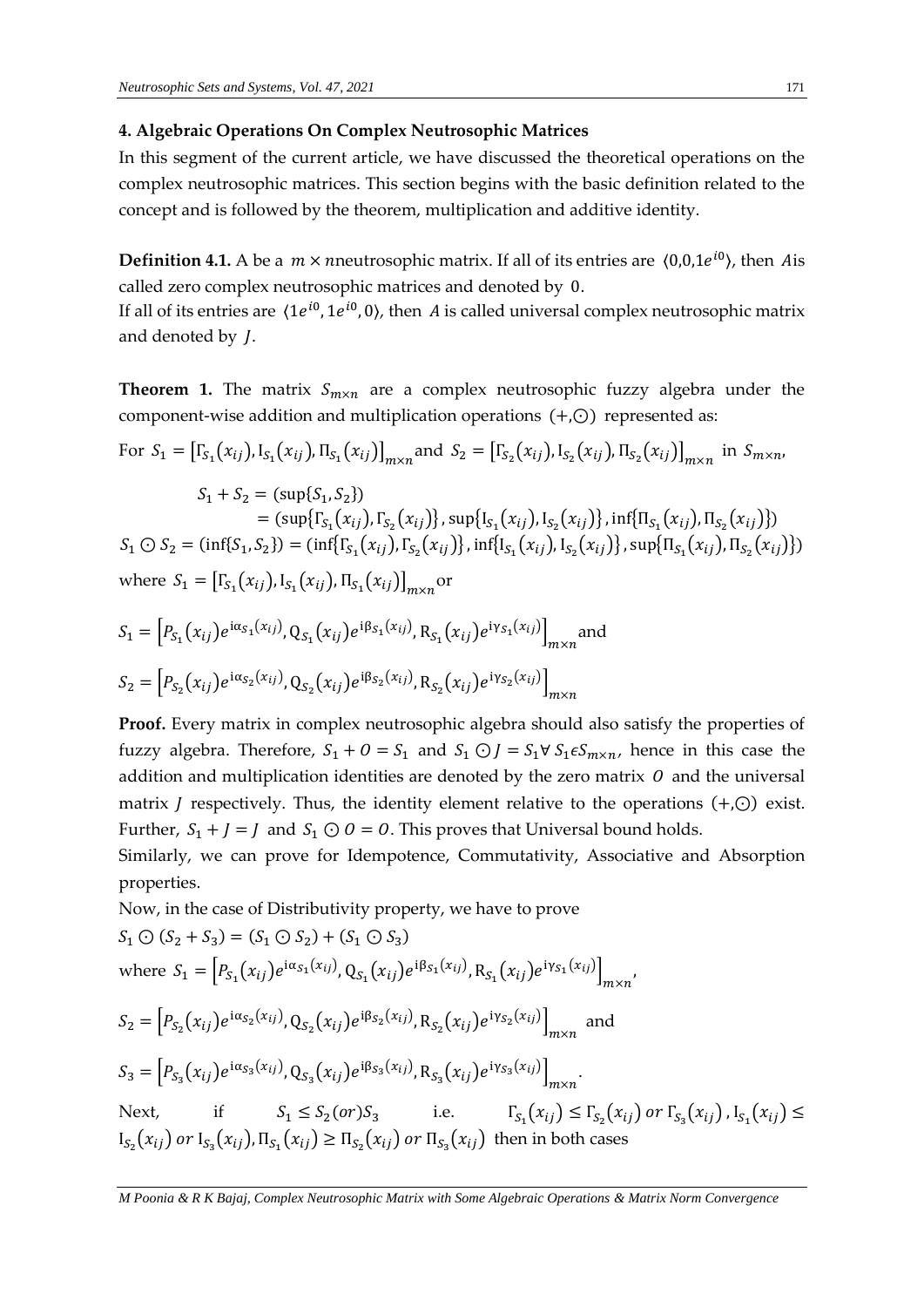$\inf\{S_1, \sup\{S_2, S_3\}\} = S_1$  and  $\sup\{\inf\{S_1, S_2\}, \inf\{S_1, S_3\}\} = S_1$ . In a similar manner,  $S_1 + (S_2 \odot S_3) = (S_1 + S_2) \odot (S_1 + S_3)$ Next, if  $S_1 \geq S_2(\text{or})S_3$  then in both cases  $\sup\{S_1, \inf\{S_2, S_3\}\} = S_1$  and  $inf\{\sup\{S_1, S_2\}, \sup\{S_1, S_3\}\} = S_1$ . Hence, all the properties are proved.

#### **Definition 4.2. Multiplication of two complex neutrosophic matrices**

Consider two complex neutrosophic matrices given by  $S_{3\times 2}^1$  and  $S_{2\times 1}^2$  on the unit circle in complex plane i.e.

$$
S_{3\times 2}^{1} = \begin{bmatrix} \left( a_{1}e^{i\theta_{1}}, a_{2}e^{i\theta_{2}}, a_{3}e^{i\theta_{3}} \right) \left( a_{4}e^{i\theta_{4}}, a_{5}e^{i\theta_{5}}, a_{6}e^{i\theta_{6}} \right) \\ \left( b_{1}e^{i\sigma_{1}}, b_{2}e^{i\sigma_{2}}, b_{3}e^{i\sigma_{3}} \right) \left( b_{4}e^{i\sigma_{4}}, b_{5}e^{i\sigma_{5}}, b_{6}e^{i\sigma_{6}} \right) \\ \left( c_{1}e^{i\rho_{1}}, c_{2}e^{i\rho_{2}}, c_{3}e^{i\rho_{3}} \right) \left( c_{4}e^{i\rho_{4}}, c_{5}e^{i\rho_{5}}, c_{6}e^{i\rho_{6}} \right) \end{bmatrix},
$$

$$
S_{2\times 1}^{2} = \begin{bmatrix} \left( p_{1}e^{i\alpha_{1}}, p_{2}e^{i\alpha_{2}}, p_{3}e^{i\alpha_{3}} \right) \\ \left( q_{1}e^{i\beta_{1}}, q_{2}e^{i\beta_{2}}, q_{3}e^{i\beta_{3}} \right) \end{bmatrix}
$$

Now the product of two matrices is given by

$$
S_{3\times 2}^1 \cdot S_{2\times 1}^2 = \begin{bmatrix} d_{11} \\ d_{21} \\ d_{31} \end{bmatrix}
$$

where,

$$
d_{11} = (\sup\{\inf(a_1e^{i\theta_1}, p_1e^{i\alpha_1}), \inf(a_4e^{i\theta_4}, q_1e^{i\beta_1})\}, \sup\{\inf(a_2e^{i\theta_2}, p_2e^{i\alpha_2}), \inf(a_5e^{i\theta_5}, q_2e^{i\beta_2})\},\
$$
  
\n
$$
d_{21} = (\sup\{\inf(b_1e^{i\sigma_1}, p_1e^{i\alpha_1}), \inf(b_4e^{i\sigma_4}, q_1e^{i\beta_1})\}, \sup(a_6e^{i\theta_6}, q_3e^{i\beta_3})\})
$$
  
\n
$$
d_{31} = (\sup\{\inf(b_1e^{i\sigma_1}, p_1e^{i\alpha_1}), \inf(b_4e^{i\sigma_4}, q_1e^{i\beta_1})\}, \sup(b_6e^{i\sigma_6}, q_3e^{i\beta_3})\})
$$
  
\n
$$
d_{31} = (\sup\{\inf(c_1e^{i\rho_1}, p_1e^{i\alpha_1}), \inf(c_4e^{i\rho_4}, q_1e^{i\beta_1})\}, \sup(b_6e^{i\sigma_6}, q_3e^{i\beta_3})\})
$$
  
\n
$$
\inf\{\sup(c_3e^{i\rho_3}, p_3e^{i\alpha_3}), \sup(c_6e^{i\rho_6}, q_3e^{i\beta_3})\})
$$
  
\n
$$
\inf\{\sup(c_3e^{i\rho_3}, p_3e^{i\alpha_3}), \sup(c_6e^{i\rho_6}, q_3e^{i\beta_3})\})
$$

**Example 6.** Let us consider two matrices given below

$$
S_{3\times 2}^{1} = \begin{bmatrix} \left(\frac{3}{5}e^{i0.8}, \frac{2}{5}e^{i\frac{\pi}{4}}, \frac{1}{2}e^{i\frac{3\pi}{4}}\right) & \left(\frac{1}{2}e^{i0.4}, \frac{1}{5}e^{i\frac{3\pi}{4}}, \frac{1}{10}e^{i\frac{5\pi}{4}}\right) \\ \left(\frac{1}{10}e^{i0.7}, \frac{1}{5}e^{i\frac{\pi}{4}}, \frac{9}{10}e^{i\frac{5\pi}{4}}\right) & \left(\frac{7}{10}e^{i0.3}, \frac{1}{10}e^{i\frac{3\pi}{4}}, \frac{1}{2}e^{i\frac{\pi}{4}}\right) \\ \left(\frac{1}{5}e^{i0.7}, \frac{1}{10}e^{i\frac{5\pi}{4}}, \frac{2}{5}e^{i\frac{\pi}{4}}\right) & \left(\frac{7}{10}e^{i0.1}, \frac{9}{10}e^{i\frac{\pi}{4}}, \frac{1}{5}e^{i\frac{3\pi}{4}}\right) \\ \left(\frac{1}{5}e^{i0.5}, \frac{1}{2}e^{i\frac{\pi}{4}}, \frac{3}{10}e^{i\frac{\pi}{4}}\right) \\ S_{3\times 2}^{1} \cdot S_{2\times 1}^{2} = \begin{bmatrix} \left(\sup\left\{\frac{1}{10}e^{i0.2}, \frac{1}{10}e^{i0.4}, \frac{9}{10}e^{i\frac{\pi}{4}}, \frac{1}{5}e^{i\frac{3\pi}{4}}\right\}\right) & \left(\frac{1}{10}e^{i0.5}, \frac{1}{2}e^{i\frac{\pi}{4}}, \frac{3}{10}e^{i\frac{\pi}{4}}\right) \\ \left(\sup\left\{\frac{1}{10}e^{i0.2}, \frac{1}{5}e^{i0.4}\right\}\right) & \sup\left\{\frac{3}{10}e^{i\frac{\pi}{4}}, \frac{1}{5}e^{i\frac{\pi}{4}}\right\}\right) & \inf\left\{\frac{7}{10}e^{i\frac{3\pi}{4}}, \frac{3}{10}e^{i\frac{5\pi}{4}}\right\} \end{bmatrix} \right\}
$$

$$
S_{3\times 2}^{2} \cdot S_{2\t
$$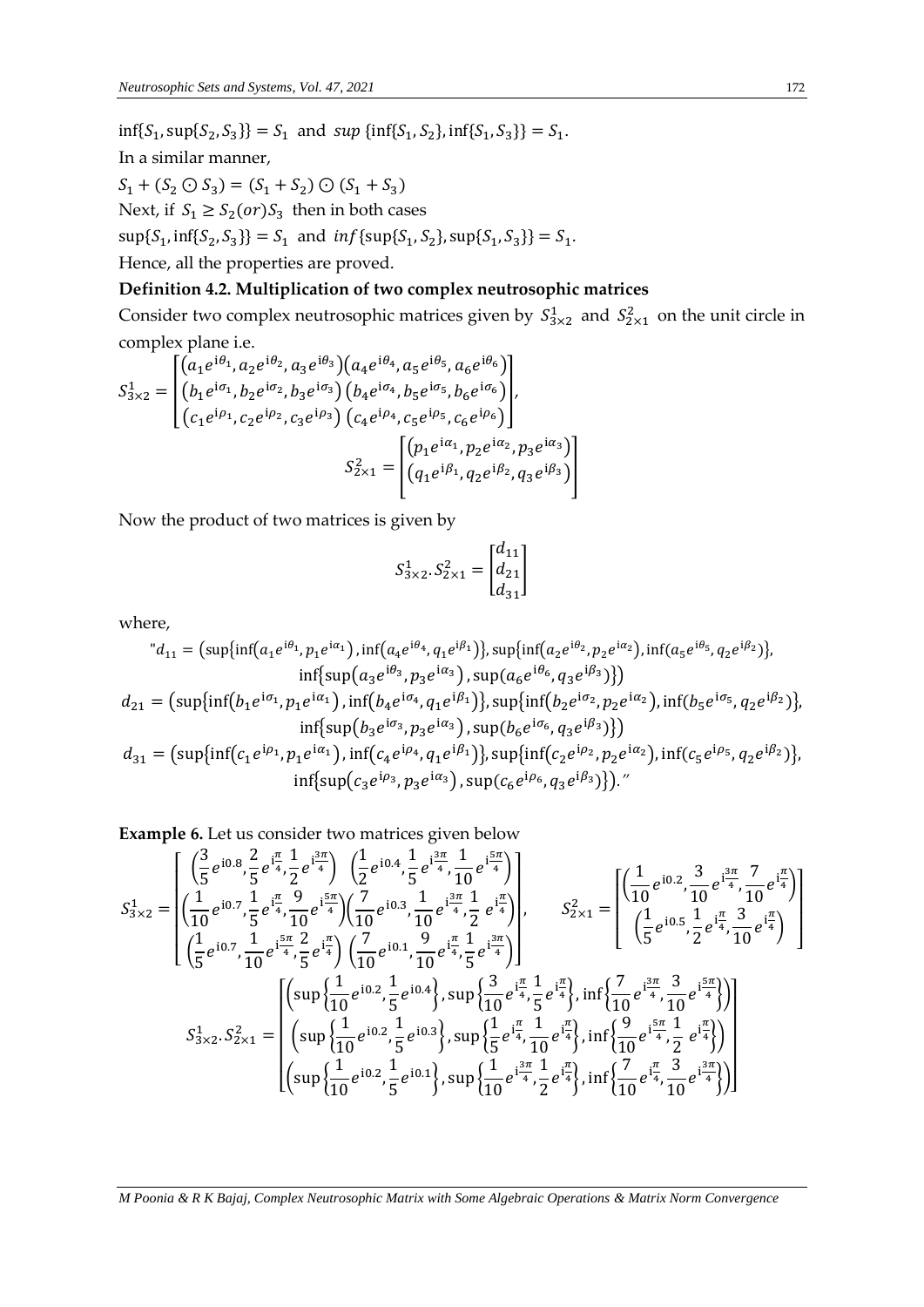$$
S_{3\times 2}^1 \cdot S_{2\times 1}^2 = \begin{bmatrix} \left(\frac{1}{5}e^{i0.4}, \frac{3}{10}e^{i\frac{\pi}{4}}, \frac{3}{10}e^{i\frac{3\pi}{4}}\right) \\ \left(\frac{1}{5}e^{i0.3}, \frac{1}{5}e^{i\frac{\pi}{4}}, \frac{1}{2}e^{i\frac{\pi}{4}}\right) \\ \left(\frac{1}{5}e^{i0.2}, \frac{1}{2}e^{i\frac{3\pi}{4}}, \frac{3}{10}e^{i\frac{\pi}{4}}\right) \end{bmatrix}
$$

### **Definition 4.3. The identity element for addition**

Consider two neutrosophic matrices  $S_{2\times 2}$  and  $I_{2\times 2}$  respectively, where  $I_{2\times 2}$  is an identity matrix. Then,

$$
S_{2\times 2} = \begin{bmatrix} \left(\frac{1}{10}e^{i0.3}, \frac{7}{10}e^{i\frac{\pi}{4}}, \frac{1}{5}e^{i\frac{5\pi}{4}}\right) & \left(\frac{7}{10}e^{i0.4}, \frac{3}{5}e^{i\frac{5\pi}{4}}, \frac{1}{10}e^{i\frac{\pi}{4}}\right) \\ \left(\frac{1}{5}e^{i0.2}, \frac{4}{5}e^{i\frac{5\pi}{4}}, \frac{1}{2}e^{i\frac{3\pi}{4}}\right) & \left(\frac{3}{5}e^{i0.7}, \frac{1}{2}e^{i\frac{\pi}{4}}, \frac{2}{5}e^{i\frac{3\pi}{4}}\right) \end{bmatrix}
$$

$$
I_{2\times 2} = \begin{bmatrix} (0,0,1e^{i0}) & (0,0,1e^{i0}) \\ (0,0,1e^{i0}) & (0,0,1e^{i0}) \end{bmatrix}
$$

$$
S_{2\times 2} + I_{2\times 2} = \begin{bmatrix} d_{11} & d_{12} \\ d_{21} & d_{22} \end{bmatrix} = S_{2\times 2}
$$

where,

$$
d_{11} = \left(\sup\left(\frac{1}{10}e^{i0.3},0\right),\sup\left(\frac{7}{10}e^{i\frac{\pi}{4}},0\right),\inf\left(\frac{1}{5}e^{i\frac{5\pi}{4}},1\right)\right) = \left(\frac{1}{10}e^{i0.3},\frac{7}{10}e^{i\frac{\pi}{4}},\frac{1}{5}e^{i\frac{5\pi}{4}}\right)
$$
  
\n
$$
d_{12} = \left(\sup\left(\frac{7}{10}e^{i0.4},0\right),\sup\left(\frac{3}{5}e^{i\frac{5\pi}{4}},0\right),\inf\left(\frac{1}{10}e^{i\frac{\pi}{4}},1\right)\right) = \left(\frac{7}{10}e^{i0.4},\frac{3}{5}e^{i\frac{5\pi}{4}},\frac{1}{10}e^{i\frac{\pi}{4}}\right)
$$
  
\n
$$
d_{21} = \left(\sup\left(\frac{1}{5}e^{i0.2},0\right),\sup\left(\frac{4}{5}e^{i\frac{5\pi}{4}},0\right),\inf\left(\frac{1}{2}e^{i\frac{3\pi}{4}},1\right)\right) = \left(\frac{1}{5}e^{i0.2},\frac{4}{5}e^{i\frac{5\pi}{4}},\frac{1}{2}e^{i\frac{3\pi}{4}}\right)
$$
  
\n
$$
d_{22} = \left(\sup\left(\frac{3}{5}e^{i0.7},0\right),\sup\left(\frac{1}{2}e^{i\frac{\pi}{4}},0\right),\inf\left(\frac{2}{5}e^{i\frac{3\pi}{4}},1\right)\right) = \left(\frac{3}{5}e^{i0.7},\frac{1}{2}e^{i\frac{\pi}{4}},\frac{2}{5}e^{i\frac{3\pi}{4}}\right)
$$

#### **5. Norm Convergence for Complex Neutrosophic Matrix**

This section includes the norm convergence of the complex neutrosophic matrix, followed by some basic properties, definitions and theorem.

**Definition 5.1. [35] "Suppose**  $F = R$  **or C, V in linear space over F. If the real vector** function ‖∗‖ on verify the properties given below:

- a) For arbitrary  $u \in V$ ,  $||u|| \ge 0$ , and  $||u|| = 0 \Leftrightarrow u = 0$ .
- b) For arbitrary  $a \in F$ ,  $u \in V$  get  $\|au\| = \|a\| \|u\|$ ,
- c) For arbitrary  $u, v \in V$ , get  $||u + v|| \le ||u|| + ||v||$ ,

Then  $\|u\|$  is called the vector norm of *X* in *V*."

**Definition 5.2.** Consider  $\|\cdot\|$  is a non-negative real function on  $F^{n\times n}$ , if

*M Poonia & R K Bajaj, Complex Neutrosophic Matrix with Some Algebraic Operations & Matrix Norm Convergence*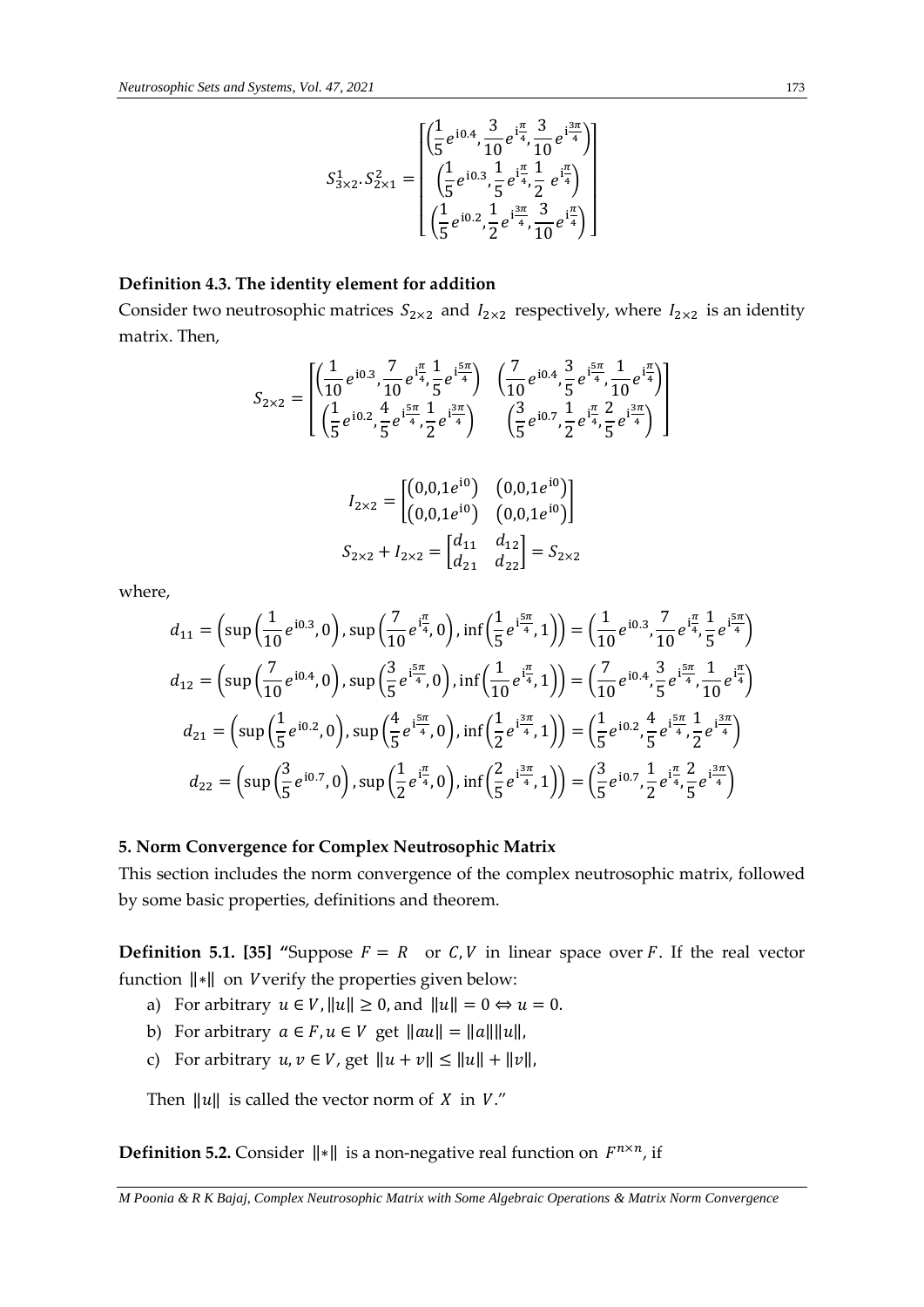$$
\|C_1C_2R(\Gamma_S(x_{ij}))\| \le \|C_1R(\Gamma_S(x_{ij}))\| \|C_2R(\Gamma_S(x_{ij}))\|
$$
  

$$
\|C_1C_2\tau(\Gamma_S(x_{ij}))\| \le \|C_1\tau(\Gamma_S(x_{ij}))\| \|C_2\tau(\Gamma_S(x_{ij}))\|
$$

where  $R(\Gamma_s(x_{ij})) \& \tau(\Gamma_s(x_{ij}))$  is the real and imaginary part of the complex neutrosophic matrix.

Similarly, for  $I_S(x_{ij}) \& \Pi_S(x_{ij})$ . Then, this known as  $\|\cdot\|$  is  $\mathit{CNFM}(n, m)$ .

**Definition 5.3. "Suppose**  $(V, ||*||)$  **is a** *n***-dimensional normed linear space,**  $p_1, p_2, ..., p_k, ...$ is a vector sequence of  $V$ ,  $\delta$  is a fixed vector  $V$ , if

$$
\lim_{k\to\infty}||p_k-\delta||=0
$$

Then called vector sequence convergence in the norm,  $M$  is a limit of a sequence, note as:  $\lim_{k \to \infty} p_k = \delta$  or  $p_k \to \delta$ 

The vector sequence does not converge called divergence."

**Definition 5.4. "Suppose**  $(V, ||*||)$  **is a** *n***-dimensional normed linear space,**  $p_1, p_2, ..., p_k, ...$ where  $p_1 = \left(\Gamma_p^1(x_{ij}), \Gamma_p^1(x_{ij}), \Pi_p^1(x_{ij})\right), p_2 = \left(\Gamma_p^2(x_{ij}), \Gamma_p^2(x_{ij}), \Pi_p^2(x_{ij})\right), ...$  is a complex neurotrophic matrix sequence of *V*,  $p(k) = (\Gamma_p^k(x_{ij}), I_p^k(x_{ij}), \Pi_p^k(x_{ij}))$  constitutes a complex neutrosophic function  $\delta = (\Gamma_{\delta}(x_{ij}), \mathbf{I}_{\delta}(x_{ij}), \Pi_{\delta}(x_{ij}))$  is a fixed complex neutrosophic matrix of  $V$ , if

$$
\lim_{k\to\infty} \left\|pR\left(\Gamma_p^k\left(x_{ij}\right)\right)-\delta R\left(\Gamma_\delta\left(x_{ij}\right)\right)\right\|=0, \lim_{k\to\infty} \left\|p\tau\left(\Gamma_p^k\left(x_{ij}\right)\right)-\delta \tau\left(\Gamma_\delta\left(x_{ij}\right)\right)\right\|=0
$$

where  $R\left(\Gamma_{p}^{k}\left(x_{ij}\right)\right)$ ,  $R\left(\Gamma_{\delta}\left(x_{ij}\right)\right)$   $\&\tau\left(\Gamma_{p}^{k}\left(x_{ij}\right)\right)$ ,  $\tau\left(\Gamma_{\delta}\left(x_{ij}\right)\right)$  is the real and imaginary part of the complex neutrosophic matrix and function respectively."

Similarly, for the case of indeterminacy and falsity components of the matrix i.e.

$$
\lim_{k\to\infty}\left\|pR\left(I_p^k\left(x_{ij}\right)\right)-\delta R\left(I_{\delta}\left(x_{ij}\right)\right)\right\|=0,\lim_{k\to\infty}\left\|p\tau\left(I_p^k\left(x_{ij}\right)\right)-\delta\tau\left(I_{\delta}\left(x_{ij}\right)\right)\right\|=0
$$

$$
\lim_{k\to\infty} ||pR\left(\Pi_p^k(x_{ij})\right) - \delta R\left(\Pi_{\delta}(x_{ij})\right)|| = 0, \lim_{k\to\infty} ||p\tau\left(\Pi_p^k(x_{ij})\right) - \delta \tau\left(\Pi_{\delta}\left(x_{ij}\right)\right)|| = 0
$$

Then, it is known as complex neutrosophic matrix sequence,  $p_1, p_2, ..., p_k, ...$  converges in the norm,  $\delta = (\Gamma_{\delta}\left(x_{ij}\right)$ , I $_{\delta}\left(x_{ij}\right)$ , II $_{\delta}\left(x_{ij}\right)$ ) is the limit of the sequence.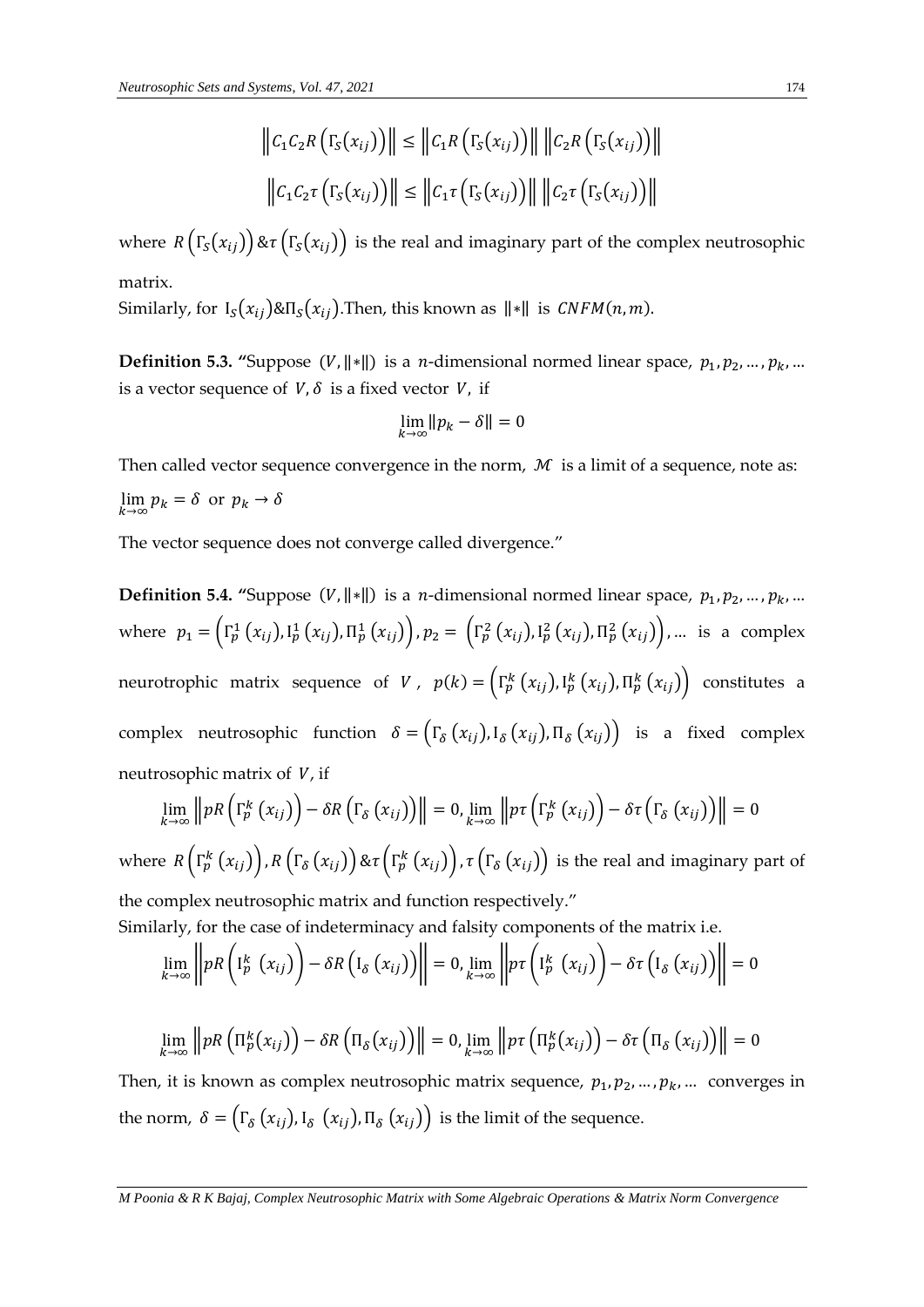#### **5.1. The Convergence of Power of Complex Neutrosophic Matrix**

**Definition 5.1.1.** Consider  $\mathcal{M}\left(\Gamma_{\mathcal{M}}(x_{ij}), \Pi_{\mathcal{M}}(x_{ij}), \Pi_{\mathcal{M}}(x_{ij})\right) \in \mathcal{CNFM}(n, n)$  power K of M is defined as  $\mathcal{M}^k$ , among them  $\mathcal{M}^1 = \mathcal{M}$ ,  $\mathcal{M}^k = \mathcal{M}^{k-1}\mathcal{M}$ .

**Theorem.** Consider  $\mathcal{M}\left(\Gamma_{\mathcal{M}}(x_{ij}), \Pi_{\mathcal{M}}(x_{ij}), \Pi_{\mathcal{M}}(x_{ij})\right) \in \mathit{CNFM}(n, n)$ , there exists a positive integer *a* and *K*, such that  $\forall k \geq K$  has  $\mathcal{M}^{k+a} = \mathcal{M}^k$ . **Proof.** Suppose  $\forall k \geq 1$ ,

$$
\mathcal{M}\left(\Gamma_{\mathcal{M}}(x_{ij}),\Pi_{\mathcal{M}}(x_{ij}),\Pi_{\mathcal{M}}(x_{ij})\right)
$$
\n
$$
= \left(R\left(\Gamma_{\mathcal{M}}(x_{ij}),\Pi_{\mathcal{M}}(x_{ij}),\Pi_{\mathcal{M}}(x_{ij})\right)+i\left(\tau\left(\Gamma_{\mathcal{M}}(x_{ij}),\Pi_{\mathcal{M}}(x_{ij}),\Pi_{\mathcal{M}}(x_{ij})\right)\right)\right)_{n\times n}
$$
\n
$$
\mathcal{M}^{k} = \left(R\left(\Gamma_{\mathcal{M}}(x_{ij}),\Pi_{\mathcal{M}}(x_{ij}),\Pi_{\mathcal{M}}(x_{ij})\right)+i\left(\tau\left(\Gamma_{\mathcal{M}}(x_{ij}),\Pi_{\mathcal{M}}(x_{ij}),\Pi_{\mathcal{M}}(x_{ij})\right)\right)\right)_{n\times n}^{k}
$$
\n
$$
= \left(R^{k}\left(\Gamma_{\mathcal{M}}(x_{ij}),\Pi_{\mathcal{M}}(x_{ij}),\Pi_{\mathcal{M}}(x_{ij})\right)+i\left(\tau^{k}\left(\Gamma_{\mathcal{M}}(x_{ij}),\Pi_{\mathcal{M}}(x_{ij}),\Pi_{\mathcal{M}}(x_{ij})\right)\right)\right)_{n\times n}^{k}
$$
\n
$$
R\left(\Gamma_{\mathcal{M}}(x_{ij}),\Pi_{\mathcal{M}}(x_{ij}),\Pi_{\mathcal{M}}(x_{ij})\right)
$$

$$
= \bigvee_{1 \leq p_1, \dots, p_{k-1} \leq n} \left( R\left(\Gamma_{\mathcal{M}}(x_{ip_1}), \mathbb{I}_{\mathcal{M}}(x_{ip_1}), \Pi_{\mathcal{M}}(x_{ip_1})\right) \wedge \dots \right)
$$

$$
\wedge R\left(\Gamma_{\mathcal{M}}(x_{i,p_{k-1}}), \mathbb{I}_{\mathcal{M}}(x_{i,p_{k-1}}), \Pi_{\mathcal{M}}(x_{i,p_{k-1}})\right)\right)
$$

$$
\tau\left(\Gamma_{\mathcal{M}}(x_{ij}), \mathrm{I}_{\mathcal{M}}(x_{ij}), \Pi_{\mathcal{M}}(x_{ij})\right)
$$
\n
$$
= \underset{1 \leq p_1, \dots, p_{k-1} \leq n}{\wedge} \left(\tau\left(\Gamma_{\mathcal{M}}(x_{ip_1}), \mathrm{I}_{\mathcal{M}}(x_{ip_1}), \Pi_{\mathcal{M}}(x_{ip_1})\right) \vee \dots
$$
\n
$$
\vee \tau\left(\Gamma_{\mathcal{M}}(x_{ip_{k-1}}), \mathrm{I}_{\mathcal{M}}(x_{ip_{k-1}}), \Pi_{\mathcal{M}}(x_{ip_{k-1}})\right)\right).
$$

It is known that  $\vee \& \wedge$  are closed, therefore, the number of the elements of  $\{M^k, k \geq 1\}$ will not be greater than  $(n^{4n})^n$ .

Then there exists a positive integer  $a$  and  $K$ , s.t.  $\mathcal{M}^{k+a} = \mathcal{M}^k$ , thus  $k \geq K$  has  $\mathcal{M}^{k+a} = \mathcal{M}^{(k-k)+k+a} = \mathcal{M}^{k-k} \mathcal{M}^{k+a} = \mathcal{M}^{k-k} \mathcal{M}^k = \mathcal{M}^k.$ 

#### **6. Conclusions & Future Work**

In the current study, a novel concept of complex neutrosophic matrices is presented and explained with the help of a few algebraic operations and properties, which will be of great help for the researchers to understand the basics of the concept. The outcomes of these

*M Poonia & R K Bajaj, Complex Neutrosophic Matrix with Some Algebraic Operations & Matrix Norm Convergence*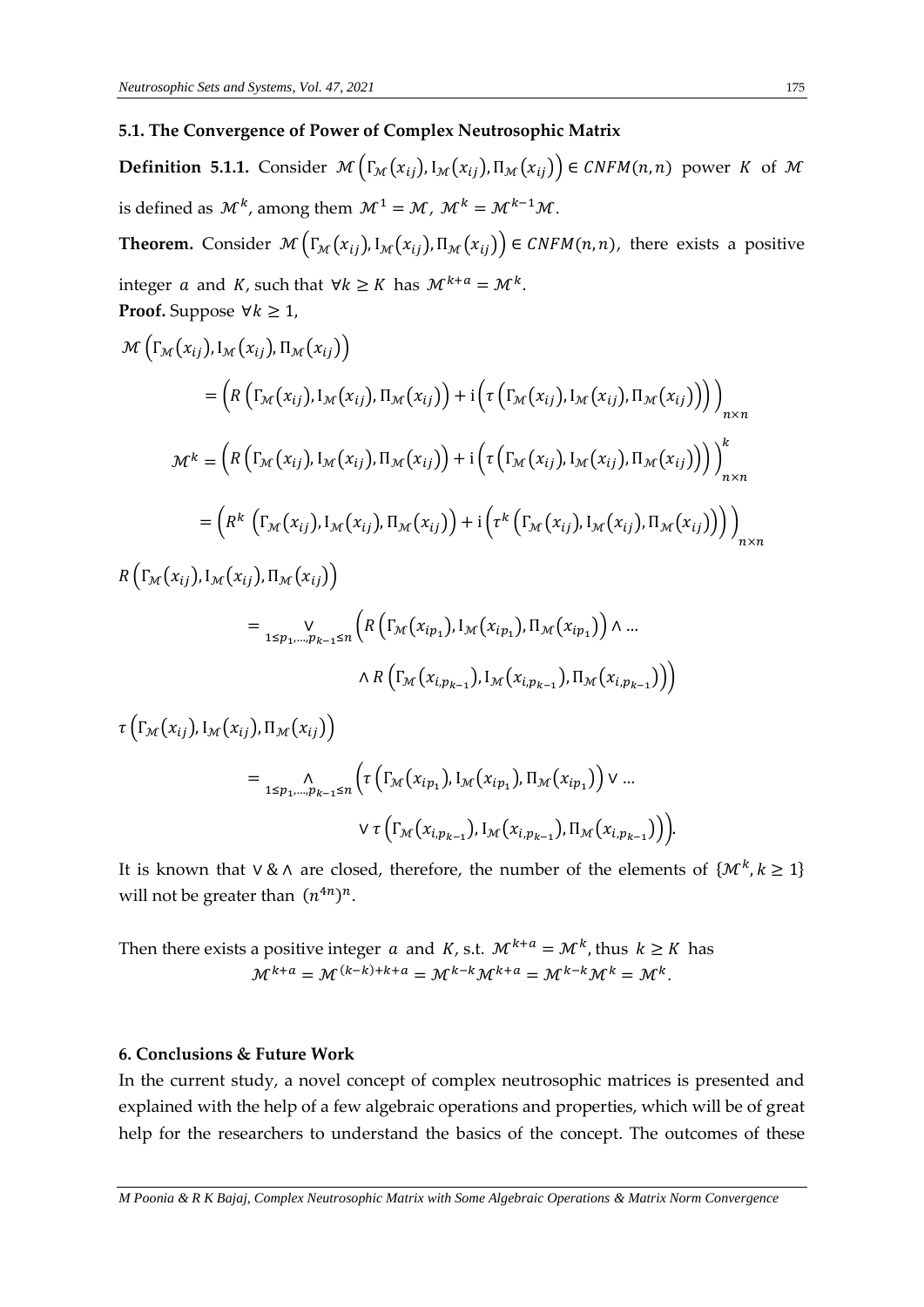operations will lay the foundation of the fundamental rules to solve or design methodology to solve a complex problem. The numerical examples presented in the current manuscript will be of great help to understand the process more clearly. This could be the initial research in the direction of the novel concept. Further, the matrix norm convergence and power convergence of the complex neutrosophic matrix is discussed thoroughly. These results can be applied in further study of the complex neutrosophic theory. In future, the complex neutrosophic matrices concept may be applied to various applications related to pattern recognition, decision-making, medical diagnosis etc.

## **Declarations & Compliance with ethical standards**

**Ethical approval:** This article does not contain any studies with human participants or animals performed by any of the authors.

**Funding Details:** The authors declare that the research carried out in this article has no source of funding.

**Conflict of interest:** The authors declare that they have no known competing financial interests or personal relationships that could have appeared to influence the work reported in this paper.

**Informed Consent:** This article does not contain any studies with human participants.

**Authorship contributions:** Mahima Poonia and Rakesh Kumar Bajaj equally contributed to the design and implementation of the research, to the analysis of the results, and the writing of the manuscript.

## **References**

[1] Zadeh, L. A.; Information and control. Fuzzy sets, 8(3), 338-353, 1965.

[2] Atanassov, K., & Georgiev, C.; Intuitionistic fuzzy prologue. Fuzzy Sets and Systems, 53(2), 121-128, 1993.

[3] Smarandache, F.; Neutrosophy: neutrosophic probability, set, and logic: analytic synthesis & synthetic analysis, 1998.

[4] Wang, H., Smarandache, F., Zhang, Y., & Sunderraman, R.; Single valued neutrosophic sets. Infinite study, 2010.

[5] Ali, M., & Smarandache, F.; Complex neutrosophic set. Neural Computing and Applications, 28(7), 1817-1834, 2017.

[6] Hamidi, M., & Smarandache, F.; Single-valued neutrosophic directed (hyper) graphs and applications in networks. Journal of Intelligent & Fuzzy Systems, 37(2), 2869-2885, 2019.

[7] Prasath, V., Lakshmi, N., Nathiya, M., Bharathan, N., &Neetha, P.; A survey on the applications of fuzzy logic in medical diagnosis. International Journal of Scientific & Engineering Research, 4(4), 1199-1203, 2013.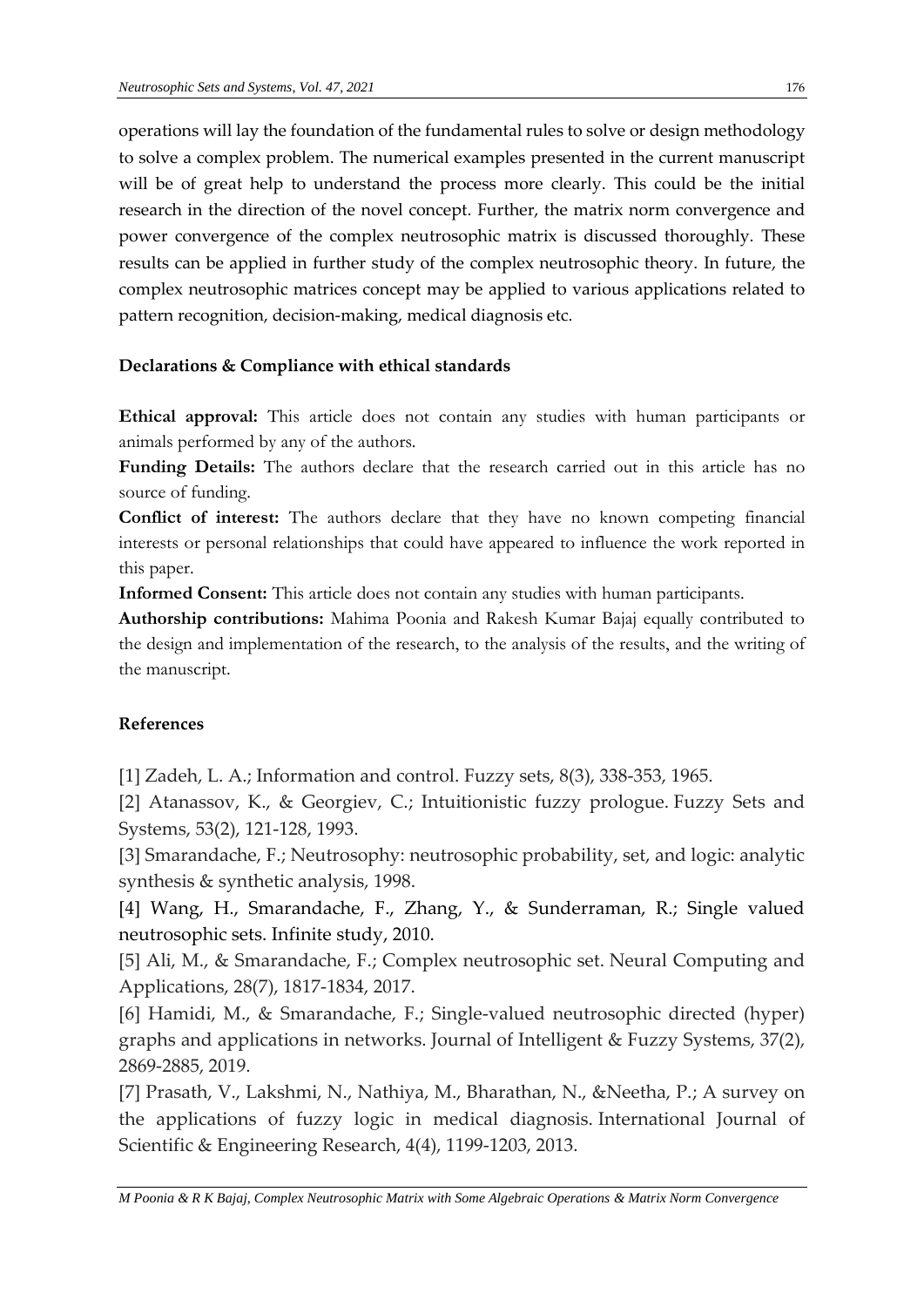[8] De, S. K., Biswas, R., & Roy, A. R.; An application of intuitionistic fuzzy sets in medical diagnosis. Fuzzy sets and Systems, 117(2), 209-213, 2001.

[9] Zhong, Y., Deng, X., & Jiang, W.; A Neutrosophic Set Based Fault Diagnosis Method Based on Power Average Operator (Poster). In 2019 22th International Conference on Information Fusion (FUSION), IEEE, 1-6, 2019.

[10] Ekel, P. Y.; Fuzzy sets and models of decision making. Computers & Mathematics with Applications, 44(7), 863-875, 2002.

[11] Kozae, A. M., Shokry, M., & Omran, M.; Intuitionistic Fuzzy Set and Its Application in Corona Covid-19. Applied and Computational Mathematics, 9(5), 146-154, 2020.

[12] Guleria, A., Srivastava, S., & Bajaj, R. K.; On parametric divergence measure of neutrosophic sets with its application in decision-making models. Infinite Study, 2019.

[13] Ramot, D., Milo, R., Friedman, M., & Kandel, A.; Complex fuzzy sets. IEEE Transactions on Fuzzy Systems, 10(2), 171-186, 2002.

[14] Alkouri, A. M. D. J. S., & Salleh, A. R.; Complex intuitionistic fuzzy sets. In AIP conference proceedings, 1482(1), 464-470,2012.

[15] Thomason, M. G., Convergence of powers of a fuzzy matrix. Journal of mathematical analysis and applications, 57(2), 476-480, 1977.

[16] Kim, K. H., & Roush, F. W.; Generalized fuzzy matrices. Fuzzy sets and systems, 4(3), 293-315, 1980.

[17] Pal, M.; Intuitionistic fuzzy determinant. V.U.J.Physical Sciences, 7 (2001) 87-93. 2001.

[18] Khan, S. K., & Pal, M.; Interval-valued intuitionistic fuzzy matrices. arXiv preprint arXiv, 1404.6949, 2014.

[19] Dhar, M., Broumi, S., & Smarandache, F.; A note on square neutrosophic fuzzy matrices. Infinite Study, 2014.

[20] Kandasamy, W. V., & Smarandache, F.; Fuzzy Interval Matrices, Neutrosophic Interval Matrices and Their Applications. Infinite Study, 2006.

[21] Zhao, Z. Q., & Ma, S. Q.; Complex fuzzy matrix and its convergence problem research. In Fuzzy Systems & Operations Research and Management, Springer, Cham, 157-162, 2016.

[22] Khan, W., Saima, A. N. İ. S., Song, S. Z., & Youngbae, J. U. N.; Complex fuzzy soft matrices with applications. Hacettepe Journal of Mathematics and Statistics, 49(2), 676-683, 2020.

[23] Bhowmik, M., & Pal, M.; Intuitionistic neutrosophic set. Infinite Study, 2009.

[24] Maji, P. K.; Neutrosophic soft set. Infinite Study, 2013.

[25] Salama, A. A., & Smarandache, F.; Neutrosophic Crisp Set Theory. Neutrosophic Sets and Systems, 5, 27-35, 2014.